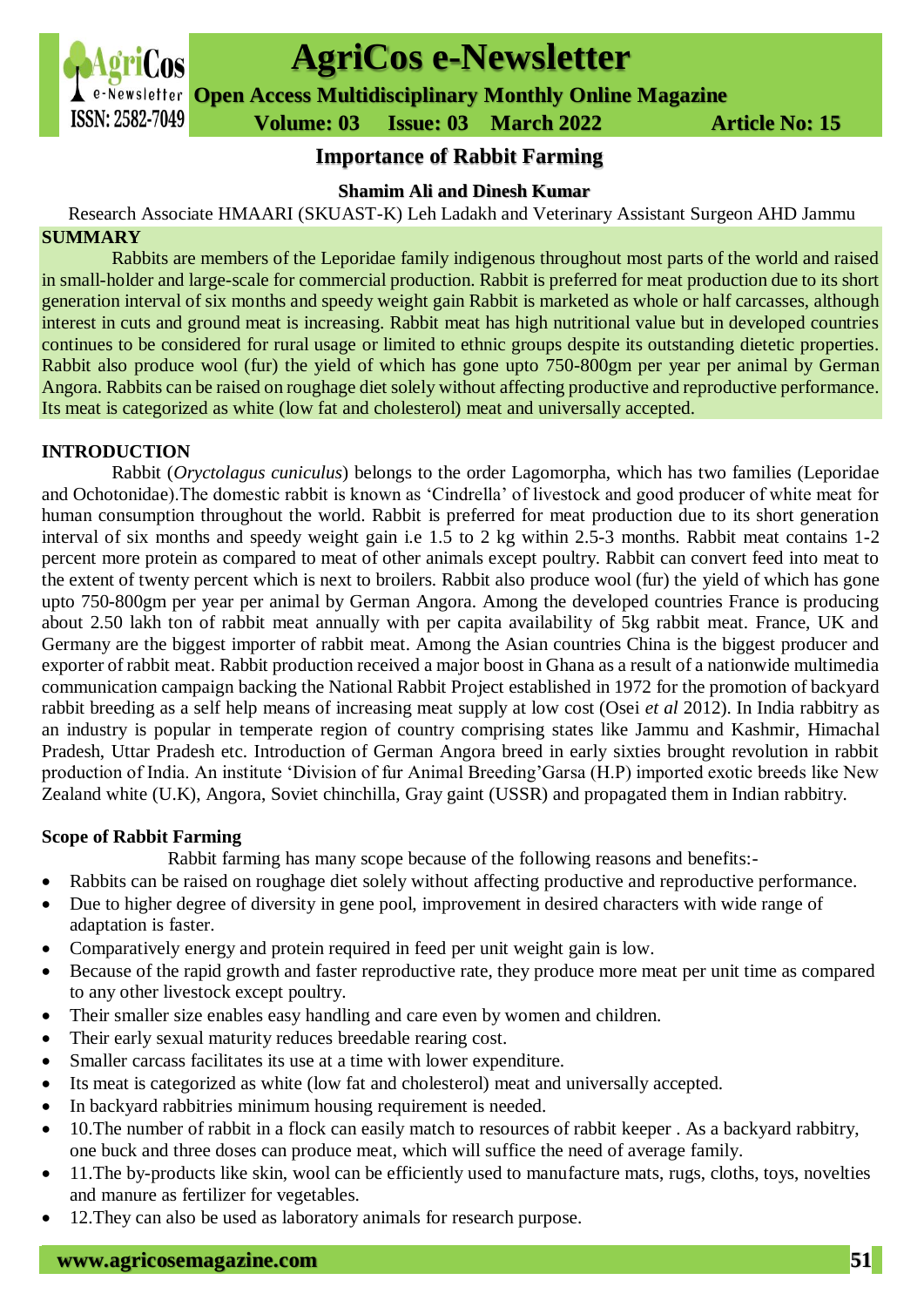• 13. Rabbit meat is wholesome, tasty which is rich in protein, certain minerals and vitamins and are low in fat and cholesterol.

#### **Productive Features of Rabbit**

For efficient rearing and economical production under various production systems, rabbit keeper should try to achieve the following production features from his breed or the breed should possess them with genetic potential.

|  | <b>Productive features of Rabbtries</b> |  |
|--|-----------------------------------------|--|
|  |                                         |  |

| S.No           | <b>Characteristics</b>                 | <b>Backyard Rabbitry</b> | <b>Commercial Rabbitry</b> |
|----------------|----------------------------------------|--------------------------|----------------------------|
|                | Number of litters/doe/year             | $3 - 4$                  | $5 - 8$                    |
| $\overline{2}$ | Litter size                            | $4 - 7$                  | $6 - 11$                   |
| 3              | Young one reared/litter                | $3 - 5$                  | $6 - 8$                    |
| $\overline{4}$ | Number of young reared/doe/year        | $9 - 20$                 | $25 - 55$                  |
| 5              | Weaning weight of individual in litter | $800 - 900$ g            | $1200 - 1500$ g            |
| 6              | Weaning weight of total litter         | $3-5$ kg                 | $8-15$ kg                  |
| 7              | Weaning age                            | 7-8 weeks                | 5 weeks                    |
| 8              | Market age (weeks) 2 kg weight         | $12 - 14$                | $8 - 10$                   |
| 9              | Feeding conversion ratio (FCR)         | $4 - 5:1$                | $3-4:1$                    |
| 10             | Dressing percentage                    | 40-45%                   | 55-60%                     |

#### **Different Breeds of Rabbit**

There are about 38 breed and 19 strains of domestic rabbit throughout the world recognized by American Rabbit Breeder Association (ARBA).In india only 8-10 breeds are available.

- New **Zealand White**:- It is one of the best meat breed. It was developed in USA. It has three varieties white, black and red. The adult buck weigh about 3.5-4 kg and adult doe 2.5- 3.5 kg.
- **Soviet Chinchilla**:- It is a meat type breed which has a compact, coby medium body having only one Grey variety. Its adult buck weigh about 2.5-3.5 kg and adult doe 3- 3.5 kg.
- **Flemish Gaint**:- It is the largest among domestic breeds having well balanced body. It is a meat type breed originated in UK having seven varieties. The adult buck weighs 5 kg and adult doe weighs 5.5 kg.
- **Satin:** It is originated in USA which is a meat type breed having six varieties. The adult buck weighs 3.5-4 kg and adult does weighs 4-4.5kg.
- **Californian White**:- It is a meat type breed developed in California from Himalayan and Standard Chinchilla cross. The adult buck and doe weighs 3.5-4.5 kg and 3.9-4.8 kg.
- **Rex:** It is the most valuable fur producing breed of rabbit having seven varieties. The adult buck weighs 3.2 kg and adult doe weighs 3.5 kg.
- **Himalayan**:-It is originated in east and great number is found in China and Russia.It is a small fancy rabbit having two varieties Albino with extreme black and blue. Adult buck weighs 1-1.5 kg and adult doe weighs 1.5-2 kg.
- **French Angora:** It is a wool type breed having longer and narrow head. It has two varieties. The adult buck weighs 3 kg and the adult doe weighs 3.2 kg.
- **British Angora**:- It was developed in Angora town of Turkey which is a wool type breed. It has much fine coat having two varieties white and coloured. The adult buck weighs 2.5-3.4 kg and the adult doe weighs 2.5- 3.6 kg respectively.